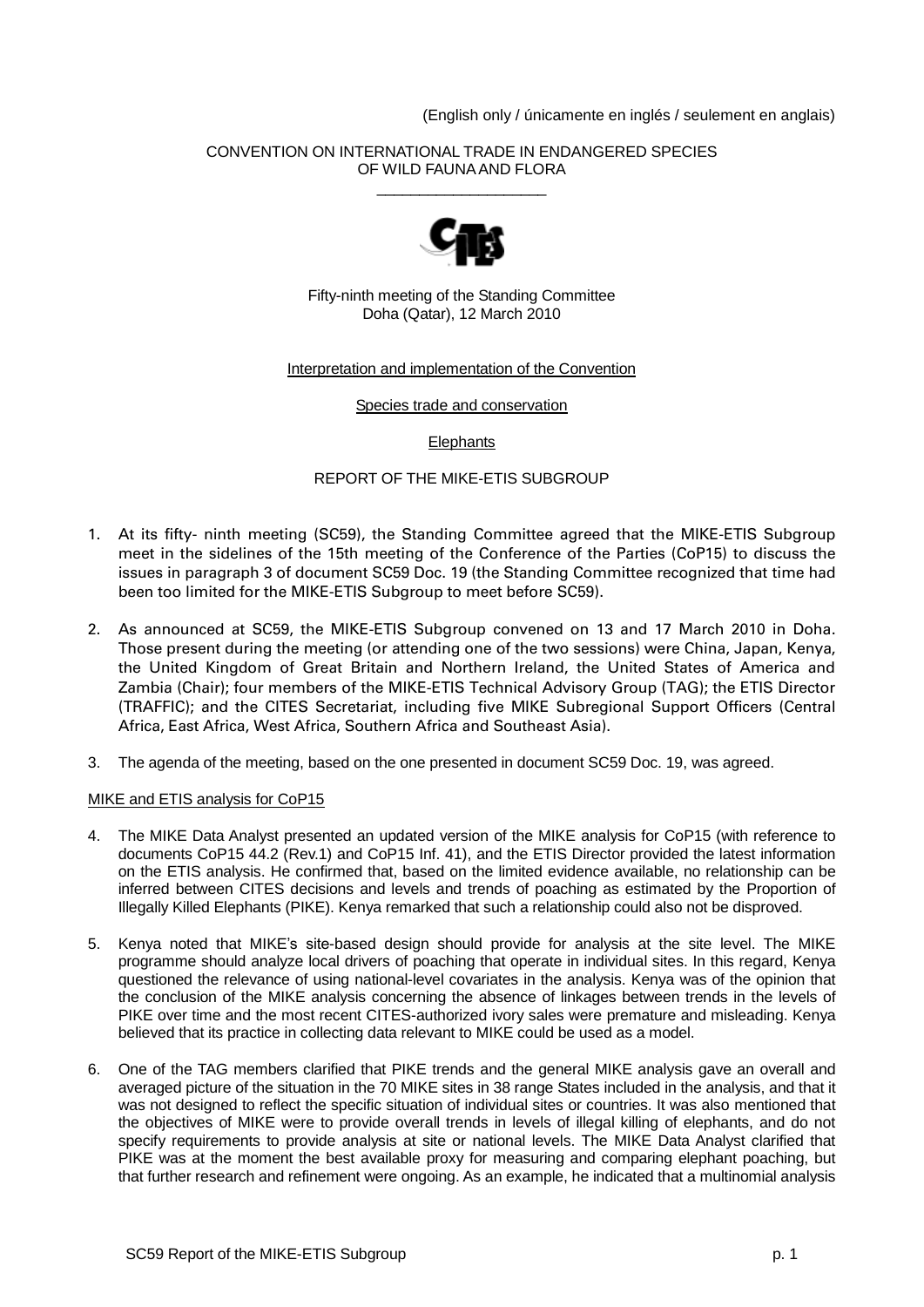of elephant mortality instead of the current binomial one would take care of mortalities caused by extreme weather conditions

- 7. The MIKE Coordinator pointed at the case study of Laikipia-Samburu included in document CoP15 44.2 (Rev. 1) that gave a site-specific analysis. In response to questions about the reasons for selecting this particular site as opposed to more "typical" MIKE sites, the MIKE Coordinator clarified that this specific analysis had been possible because the site had abundant and detailed information on elephants, land use and many other significant local influencing factors. Such data was more limited or unavailable for many other sites. Furthermore, Laikipia-Samburu is a site consisting of a mosaic of different land uses and elephant protection situations, and therefore an interesting model to examine relationships between PIKE and various local factors. The US nevertheless encouraged MIKE to undertake similar detailed site analyses, where feasible and sufficient MIKE and efforts data were available, to give a better representation of differences in data collection and analysis across the spectrum of MIKE sites.
- 8. The ETIS Director clarified that the Annex to document CoP15 44.1 (Rev. 1) with the ETIS data would not be revised but that an information document was under preparation that provided ETIS analysis for four subregions in Africa and two in Asia, allowing for comparison and linkages with the MIKE analysis. The ETIS Director confirmed that CITES decisions concerning ivory trade do not appear to be a principal driver of illicit ivory trade according to the trends analysis of seized ivory presented in document CoP15 Doc. 44.1 (Rev. 1).

#### The future of the MIKE programme beyond mid-2011

- 9. A MIKE gap-analysis and needs assessment, based on research conducted by the MIKE programme for reporting to CoP15, was briefly introduced. It was suggested that an analysis be performed to look for correlations between the MIKE and ETIS covariates at the national level.
- 10. With regard to the future of the MIKE programme, the Subgroup was informed that discussions with the MIKE Technical Advisory Group continued on further improvements and scientific and technical developments of the MIKE programme so that it could continue meeting its objectives in as effective and meaningful a manner as possible. These discussions were helping to elucidate the organizational and scientific design, and the corresponding requirements of a well-functioning MIKE programme. The EU Commission was committed to support MIKE in Africa until the end of 2011. Additional external funding would be required after 2011 to ensure the continuation of the programme in its current format (neither MIKE nor ETIS are included in the Secretariat's regular budget proposals for CoP15).
- 11. The MIKE Coordinator explained that at the moment, no overall fundraising activities had been initiated for post-2011 (there was agreement that the timelines for implementing Phase II in Africa could be moved from March 2011 to December 2011). He noted that several smaller, targeted fundraising activities to support elephant population surveys in Africa and MIKE work in Southeast and South Asia were being undertaken. The Subgroup requested the MIKE and ETIS programmes to be kept informed about ongoing and planned fundraising efforts.
- 12. In Kenya's view, there were still gaps in the running of the MIKE programme that would require external funding. It reiterated that the elephant range States should become independent from external funding for implementing MIKE. In response to Kenya's suggestion to call for a review of the entire MIKE programme, it was explained that the current Phase II in Africa was already contractually bound to be reviewed at midterm (before summer 2009) and at the end (in 2011/12). The Subgroup agreed that this was an appropriate way of evaluating the African component of the programme. It suggested that funding source countries have been limited and that funding could be sought from other sources to support MIKE in both Asia and Africa.
- 13. China explained that it was in the process of working with partners to establish an elephant fund that could serve to support programmes such as MIKE and ETIS in Asia. This was welcomed by the Subgroup.
- 14. The Subgroup was informed about the considerable MIKE work being undertaken in Southeast Asia by WCS. It was clarified that for effectively assisting the 13 MIKE sites in the 8 Southeast Asian range States of the Asian elephant, around USD 400,000 per year is required. This would allow reinforcing and building effective structures for elephant data collection and analysis; training in law enforcement monitoring and MIKE routines; equipping rangers, sites and range States; conducting population surveys; and providing the necessary regional technical and operational support. The annual costs for running a similar support programme in South Asia would be less.